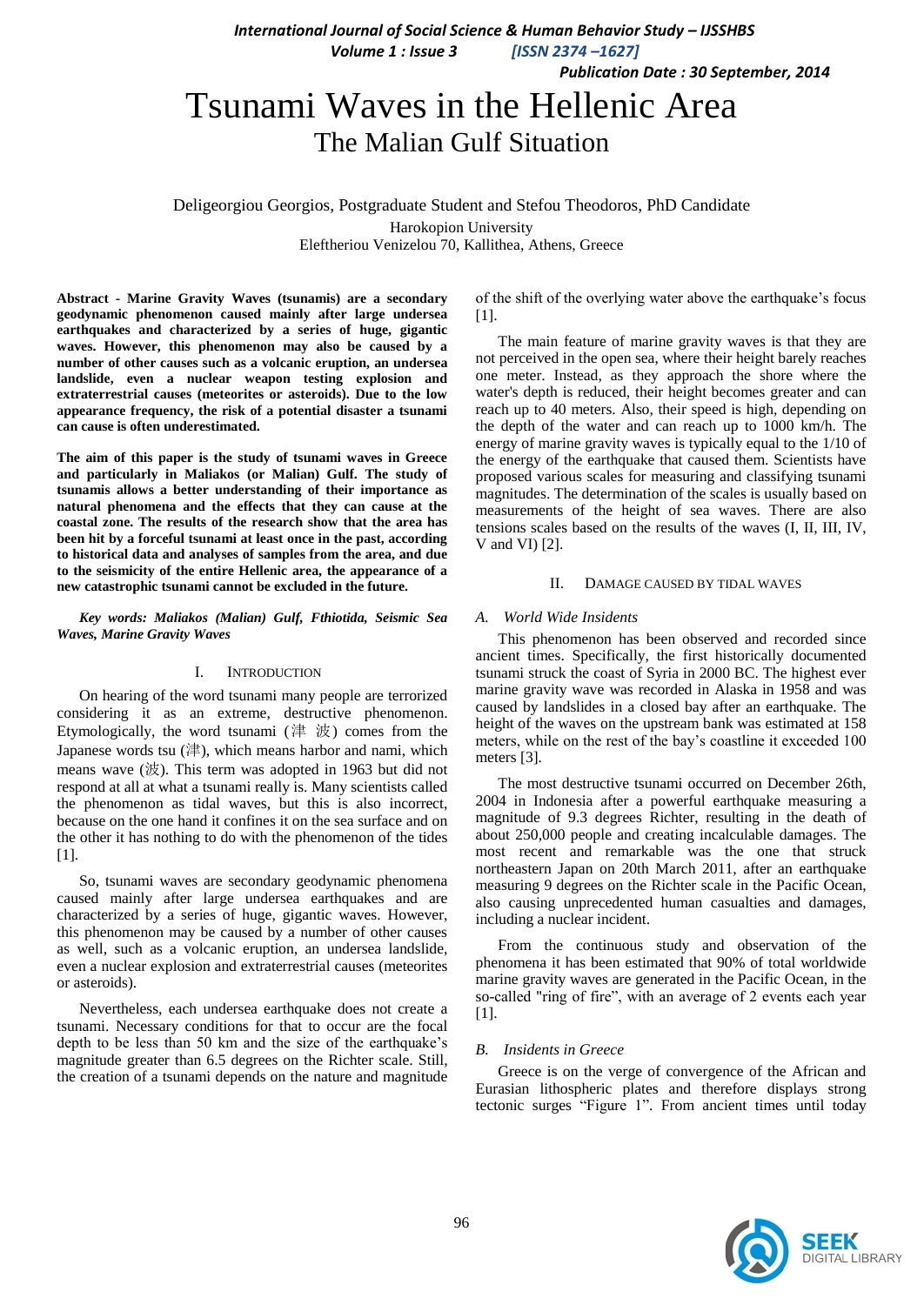## *International Journal of Social Science & Human Behavior Study – IJSSHBS Volume 1 : Issue 3 [ISSN 2374 –1627] Publication Date : 30 September, 2014*

many devastating tsunamis after strong earthquakes have hit the islands and mainland of Greece "Table 1".

The mythological flood of Deucalion was interpreted by many researchers as a tsunami that hit the shores of prehistoric Greece. The interesting in this theory is that the Bible describes Noah's flood happening at about the same time. Also at about the same time the great eruption of Thera (Santorini) took place, which by many was the cause of the destruction of the Minoan civilization.

| TABLE I. | MAJOR TSUNAMIS IN THE HELLENIC AREA [4] |  |
|----------|-----------------------------------------|--|
|          |                                         |  |

| <b>AREA</b>                | <b>LARGEST</b><br><b>IMPACT</b><br><b>AREA</b> | <b>MAGNITUDE</b> | <b>DATE</b>            |
|----------------------------|------------------------------------------------|------------------|------------------------|
| North<br>Aegean<br>Trench  | Potidea                                        | Ш                | 479 BC                 |
| Malian Gulf                | Skarfia                                        | v                | 426 BC                 |
| Western Gulf of<br>Corinth | Eliki                                          | VI               | 373 BC                 |
| Northern Crete             | Voulismeni                                     | VI               | 8th<br>November<br>447 |
| Malian Gulf                | Malian Gulf                                    | IV               | 551                    |
| Gulf of Corinth            | Gulf of Corinth                                | v                | June 1402              |
| Santorini                  | Santorini                                      | $V_{+}$          | 7th October<br>1850    |
| Amorgos                    | Amorgos                                        | v                | 9th July 56            |

The oldest historically verified tsunami in Greece was the one that destroyed the Persian fleet in Potidaia (Chalkidiki) in 479 BC. From then and on there are several recorded tsunamis on the Greek shores. Most important were on 365 AD at the southwest coast of Crete (earthquake's magnitude 8.3 Richter, which is the largest that has occurred in the Greek area) and on 1303 AD on the east coast of Rhodes, result of an earthquake of 8 Richter. However, the observed gravity sea waves in the Greek seas do not exhibit the hazardous properties of those in the Pacific Ocean [2].



Figure 1. Possible Areas in Greece that can give Tsunamis ([2], pp 117)

According to statistical analysis a marine gravity wave size III appears every seven years in Greece, a size IV every 40 years, a size V every 200 years, and a size VI every 1200 years [2]. The most affected areas are the Dodecanese, the Cyclades, Chios, the Corinthian Gulf, the western coast of the country and Maliakos Gulf.

## III. THE AREA OF MALIAKOS (MALIAN) GULF

Maliakos is a Gulf in the Aegean region of Fthiotida, in the eastern Central Greece. It was named after the ancient tribe of Malians who lived on its shores. The city of Lamia is 8.5 km in a straight line from the proximal point of the Gulf's coast. It stretches east to west at 15 to 22 kilometers, depending on the establishment of its outer limits. The accurate definition places the limits at the capes of Chiliomili (southeast) and Karavofanara (northeast). In this case its aperture is 2,8 km and infiltration 15 km.

There are several bays created inside the gulf, such as Agia Triada (south coast) and Stylida. The only river that flows into the gulf is Sperheios and due to the continued accumulation of its deposits for tens of thousands of years the bay has shrunk over the centuries and is very shallow, with a maximum depth of 27 m. Thus, the ancient narrow passage of Thermopylae, that at the time of the famous battle was defined by mount Kallidromos and the Malian gulf, has now become a broad coastal plain (Figure 2).



Figure 2. Shoreline shift from antiquity to today ([9], pp96)

The only port in the area is that of Stylida, which serves the city of Lamia. To the east of the bay is the northernmost point of the island of Euboea, cape Lihada. Agia Triada is the only coastal settlement on the south coast of Maliakos, if we consider the Chiliomili as the limit of the gulf. On the north coast we have, from west to east, Agia Marina, Stilida, Melissia, Petarades and the Panorama.

## IV. THE EARTHQUAKE AND TSUNAMI OF 426 BC

During the autumn of the fifth year of the Peloponnesian War (427 BC) and the next summer, there were too many

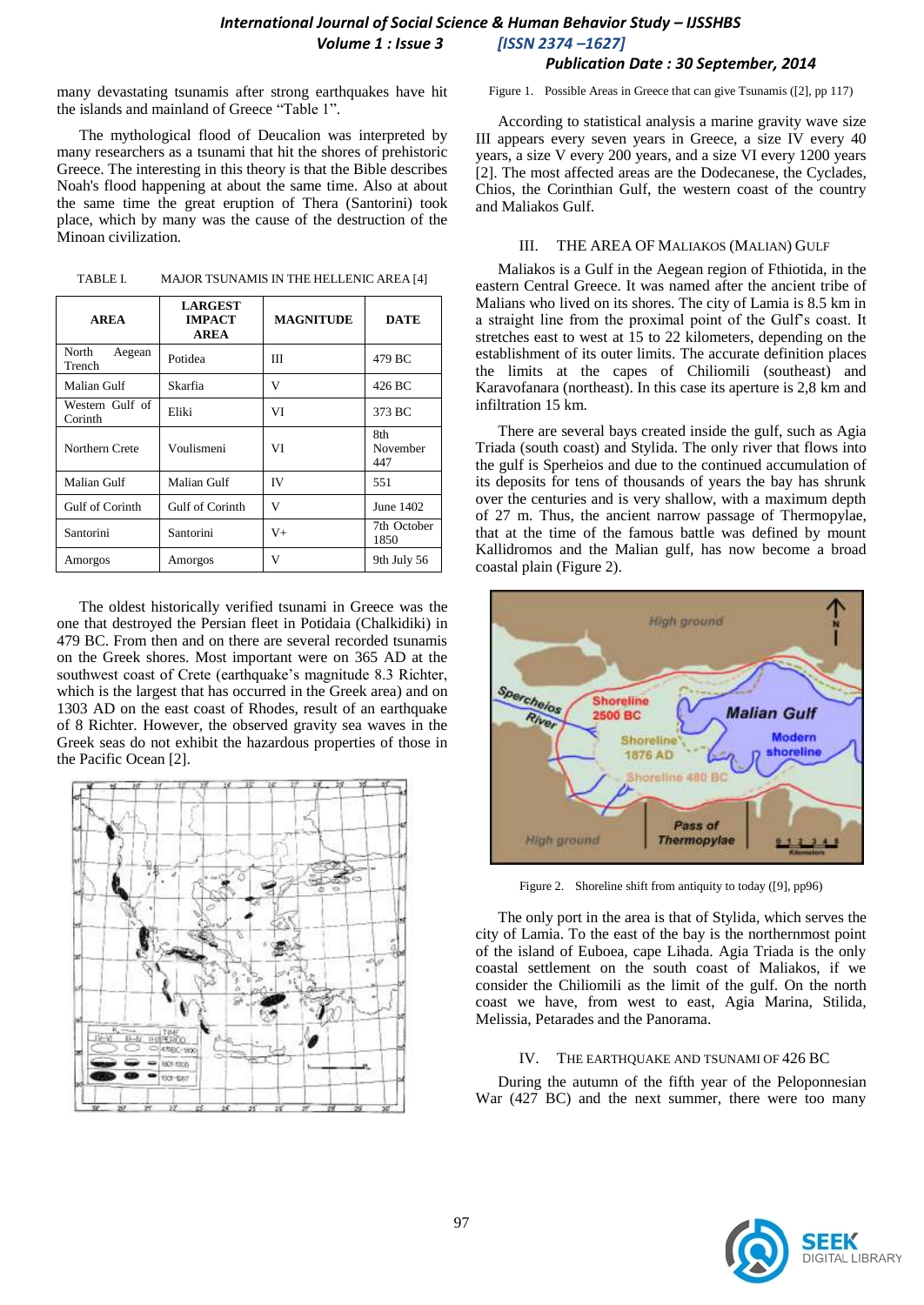## *International Journal of Social Science & Human Behavior Study – IJSSHBS Volume 1 : Issue 3 [ISSN 2374 –1627]*

### *Publication Date : 30 September, 2014*

earthquakes in Attica, Boeotia and Euboea. Orchomenos (Boeotia) according to Thucydides was the area that was hit especially hard. The frequency of earthquakes in the autumn of 427 BC is well documented by historians for a specific reason: earthquakes discouraged Spartans to invade Attica because of their superstition. Indeed, the Spartan king Agis had reached the Isthmus of Corinth in the summer of 426 BC, in preparation of his army's invasion. But the repeating seismic activity, which continued during the following autumn, was then considered a bad omen. As a result, the operation was abandoned [5].

Thucydides describes in detail the seismic events of 427- 426 BC and according to his testimony, no great destruction in mainland Greece was ever recorded until that time. He also states that such an event had never happened during his life [5]. We can conclude that the seismic activity of those two years from 427 to 426 BC, was frequent, but not strenuous. This view is supported by the fact that the earthquake of 426 BC was not strong enough to ultimately prevent the Spartans, who as mentioned before were superstitious, to expand military operations in Heraclea, the area near the focal point.

It seems that apart from earthquakes near Orchomenus, a number of independent vibrations occurred in the sea area between Euboea and the mainland during the spring and summer of 426 BC. Those earthquakes altered the alluvial shores of Evia and the coast of the Maliakos Gulf. These facts show earthquakes of a quite significant magnitude. According to Strabo [6], much of the islands Lihades (Lichadonisia) and Cape Kynaio in northwestern Euboea had precipitated "Figure 3". A strip of land that once formed a peninsula was then forming a new island, Atalanti (Talantonisi) [7]. In Evia, the soil in the area of Rovies declined and the coastline proceeded to the inland after the quake. As a result of the earthquake, the hot springs of Thermopylae and Aedipsos ceased to flow for three days. Then the normal flow began again, but the sources of Aedipsos reappeared in a different location. In general, springs and rivers ran dry for several days and River Sperheios changed its bed [8].

On the mainland, the cities of Echinos and Heraclea were severely damaged and the cities Falara (Stylida), Lamia and Larissa were completely destroyed. In Skarfia, 2500 people lost their lives when the city was destroyed, with some areas sinking into the ground. Cities Alopis, Kynos and Opous were also severely damaged. In Elatia , the city wall collapsed.

In Evia, the sea walls collapsed along with seven hundred houses, while the settlement Rovies was destroyed. There were similar losses in Atalanti and the town of Skopelos, where the earthquake also demolished a part of the walls, the town hall, and a few houses. As a result of the quake, the sea in Rovies retrieved from the shoreline and later, "returned huffy and engulfed part of the settlement, inundating several times. Although the sea finally retreated, part of the coast remained permanently submerged" [5]. The waves, according to Strabo, flooded the coast three times [6].

The valleys near Skarfia, Thronio and Thermopylae were flooded and many villages were destroyed [5]. In Atalanti there was a similar flood. The waves there dragged triremes and washed them up onto the shore. The sea receded in Skopelos

too, but there was no submersion. There were many changes in the coastline on the northeastern coast of Euboea: after the earthquake, it was found that in Kynaio, Rovies and in Lihades the sea marched to the inland and the coast retreated, so that "many places were now at sea while before they were ashore" [5].



Figure 3. Damaged Area According to Strabo [10]

The configuration of the coast, the river flows and the characteristics of the neighboring valleys were then completely changed, fact that makes extremely difficult to assess the topography of the area in 426 BC. The area of Maliakos Gulf seems to have changed significantly. Inside the gulf three or four miles (4,8 - 6,5 km) of new land have been created and shaped by the gradual accumulation of deposits of the river, so that the bay is much smaller and many cities are no longer near the sea. The river Sperheios has changed significantly its course and has been joined by other rivers which at the time of the earthquake emptied at the sea separately, but now have become its tributaries [8].